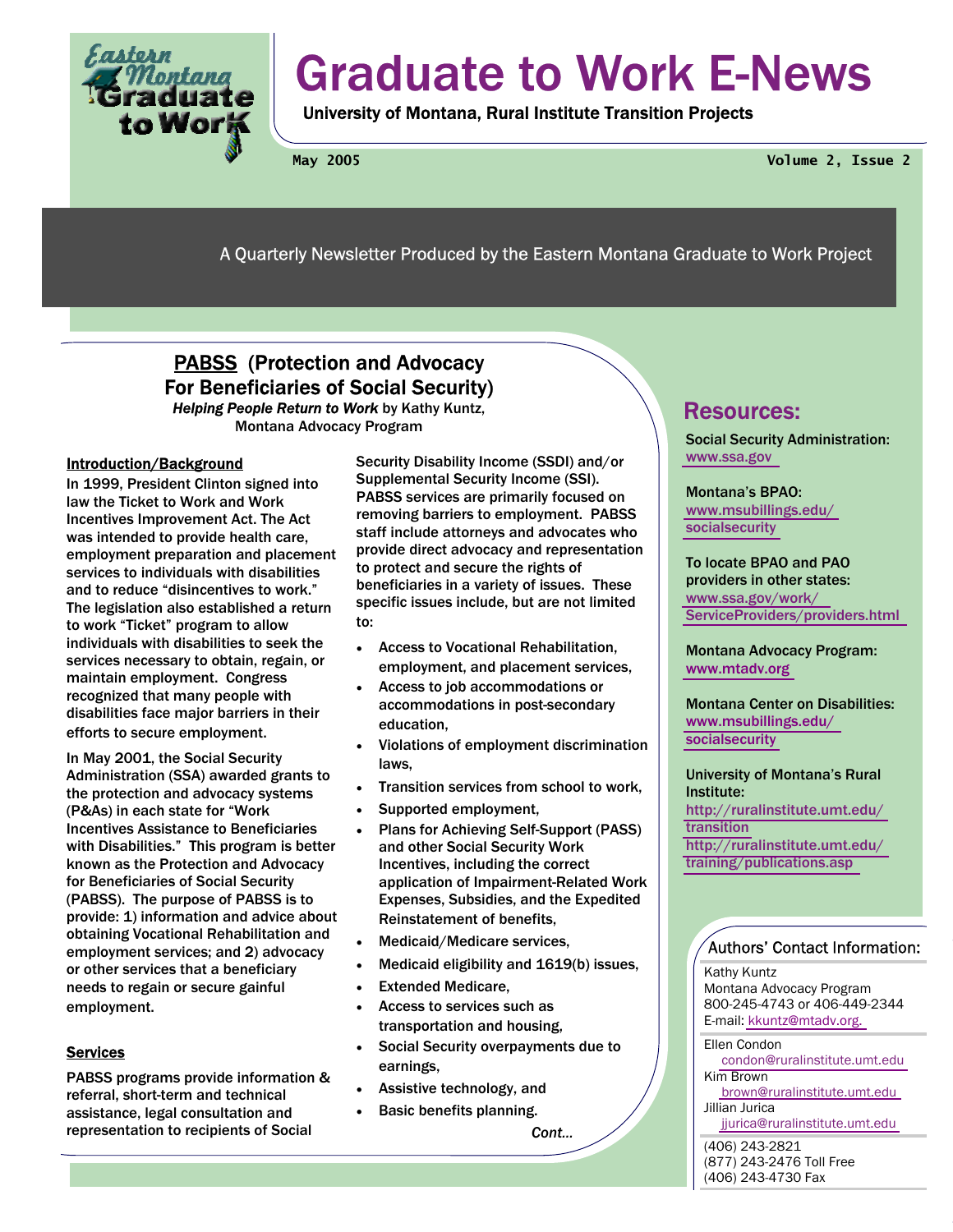## PABSS, *continued*

#### Case Examples from Montana:

## Sharon's Story

Sharon, an SSI/SSDI beneficiary, came to the PABSS program in August 2002 with a business plan in hand and, more importantly, a dream. Sharon's dream was to open a greenhouse business that would provide fresh organic produce to the elderly, low income, and people with disabilities at a reasonable cost they could afford. Her longrange vision was to employ people with disabilities. Sharon's barrier was accessing the resources and funding she needed (\$45,000.00) to make this dream a reality. Sharon sought help from Vocational Rehabilitation but her business plan was initially denied. PABSS assisted Sharon through direct advocacy by convincing Vocational Rehabilitation to accept her business plan and to get the Individual Plan of Employment (IPE) written and signed.

After this first resource was in place, PABSS provided technical assistance to Sharon in developing her Plan to Achieve Self-Support (PASS). Sharon's PASS plan would generate about \$20,000 to purchase materials for the greenhouse, to purchase a vehicle to transport the produce, and to make payments on a business loan until the greenhouse was completed and producing. After some "tweaking" of the plan and advocacy from PABSS, the PASS Cadre approved Sharon's PASS Plan.

After the second resource was in place, Sharon applied for a loan from the Small Business Administration (SBA). She faithfully completed all of the SBA requirements over the course of 18 months, but was denied the loan. PABSS assisted Sharon with her appeal before the loan review board and, ultimately, Sharon's loan application was approved.

After the third resource was in place, Sharon got a part-time job with the help of a job coach through Vocational Rehabilitation. Sharon put half of the earnings into her PASS account each month. Then we referred Sharon to the Montana Choice, Control, and Career program (a Department of Labor Customized Employment Project), which contributed to the heating, cooling, and sprinkler system for the greenhouse.

Despite the barriers Sharon faced, she never gave up on her dream. She believed in her abilities and the best resource she

had was herself. It was her determination, dedication, and confidence coupled with the above resources that made this dream a reality. The construction of the Helping Hands/Hearts Greenhouse is near completion and Sharon is anticipating the planting of her first crop this February 2005. We are all looking forward to some great produce. Congratulations Sharon, owner/ operator of Helping Hands/Hearts Greenhouse.

## Rick's Story

Rick, an SSDI beneficiary, was employed as a security guard. Rick enjoyed the work and

was a valued employee. Rick received an \$8000.00 work-related overpayment notice from Social Security. Rick was very upset by this overpayment notice and was going to quit his job. He contacted the PABSS program and asked for assistance. PABSS prepared and filed a Request for Reconsideration based on the fact

that Rick had a medical Impairment-Related Work Expense (IRWE) that Social Security had not applied when calculating the overpayment amount. Social Security retroactively applied this medical IRWE and Rick did not owe an overpayment. Rick continues to work as a security guard, has increased his hours at work, and utilizes the Impairment-Related Work Expense.

These are just two examples of the advocacy work done by the PABSS program in resolving barriers to employment for beneficiaries of Social Security. There are many more success stories in Montana and in every state.

Kathy Kuntz is an advocate for beneficiaries of Social Security at Montana Advocacy Program. She can be reached at: 800-245-4743 or 406-449-2344. E-mail: [kkuntz@mtadv.org](mailto:kkuntz@mtadv.org) 

For more information on the Montana Advocacy Program visi[t www.mtadv.org.](http://www.mtadv.org)

*This article was made possible by a grant from the Social Security Administration. The contents of this article are the sole responsibility of the authors and do not represent the official views of the Social Security Administration.*

# Resources:

The Rural Institute maintains a lending library of audiotapes from previous teleconference training sessions and videotapes from the METNET broadcasts.

Available teleconference audiotapes include:

- "An Overview of Customized Employment and the Customized Career Planning Model"
- "The Vocational Profile"
- "Planning for Employment"
- "Job Development"
- "Collaborative Funding for Transition"

Available METNET videotapes include:

- "An Introduction to Social Security"
- "Social Security Work Incentives"
- "Writing PASS Plans" (Plans for Achieving Self-Support)

To check out materials, please contact Kim Brown via email at [brown@ruralinstitute.umt.edu o](mailto:brown@ruralinstitute.umt.edu)r by calling (888) 648-7267 or (406) 243-4852.



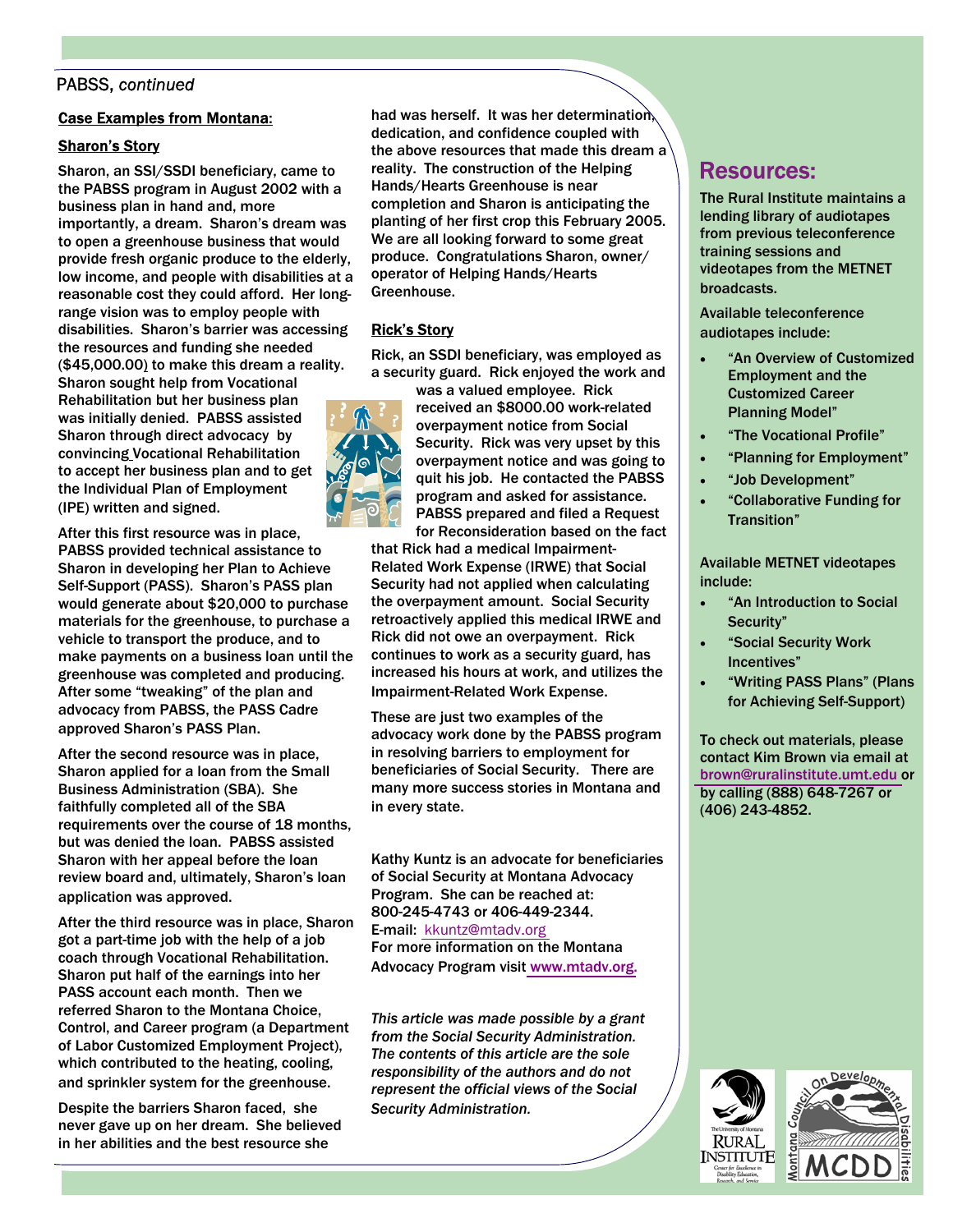

# BPAO (Benefits Planning Assistance & Outreach Services for Beneficiaries of Social Security)

*The Ticket To Work/Outreach for Social Security*  By Gary Flom, Montana Center on Disabilities

The Montana Outreach for Social Security Project is part of the Ticket to Work and Work Incentives Improvement Act that was established in 1999. The goal of the project is to explain work incentive programs to Social Security Disability Insurance (SSDI) and Supplemental Security Income (SSI) beneficiaries who want to work.

This project:

- Provides direct advice and assistance to these individuals.
- Provides benefits planning assistance to beneficiaries with disabilities.
- Conducts outreach to beneficiaries with disabilities (and their families).
- Works in cooperation with Federal, State, and private agencies and nonprofit organizations that serve beneficiaries with disabilities.
- Explains SSA's work incentives, and informs beneficiaries of the effects of work on their benefits.
- Disseminates information on other supports available so they can make informed decisions about returning to work.

The project utilizes existing outreach networks, such as Social Security, Vocational Rehabilitation, and Centers for Independent Living to help in the identification of individuals with disabilities that could benefit from receiving this information. The Benefits Specialist travels throughout Montana to make these services more accessible for consumers in their local areas.

The Social Security Administration provides training and technical assistance to the project. For more information about the Benefits Planning Assistance and Outreach for Social Security Program contact your Montana Benefits Specialist.

### Case Study:

### David's Case Scenario

David, a Social Security Disability Insurance (SSDI) beneficiary, first contacted the BPAO program in March 2003 to ascertain how earnings would affect his SSDI benefits. David is 63 years old and supporting his 22-year-old daughter who is in college. He was having a hard time meeting his financial obligations. David had a dream of starting his own trucking business to not only increase his income, but also as a way to feel more involved in his community. He had done a tremendous amount of research into the feasibility of starting a new business; however, he realized that he would need his SSDI check to make ends meet while he got his business operating. David met with his accountant and current trucking business owners to develop a business plan for his banker. David and I reviewed the current work incentives available, with a focus on the Trial Work Period (TWP), Extended Period of Eligibility (EPE), and extended Medicare. He was then provided information on how the Social Security Administration (SSA) looks at self-employment when determining Substantial Gainful Activity (SGA). SSA determines SGA differently under self-employment (see the Red Book under self-employment for determining SGA at: [http://www.ssa.gov/work/ResourcesToolkit/redbook.html\)](http://www.ssa.gov/work/ResourcesToolkit/redbook.html).

*Continued …* 

## Resources:

#### Social Security (SSA) Question and Answer Forum

We have recently launched the SSA forum. If you want to submit questions about SSA or work incentives, or if you want to join the SSA listserve, please e-mail Kim Brown at: [brown@ruralinstitute.umt.edu](mailto:brown@ruralinstitute.umt.edu) 

\**Note: the SSA listserve is separate from the EMGTW listserve.* 

To view previously disseminated Questions and Answers visit: [http://ruralinstitute.umt.edu/](http://ruralinstitute.umt.edu/transition/SSAQ&A.asp) [transition/SSAQ&A.asp](http://ruralinstitute.umt.edu/transition/SSAQ&A.asp) 

# Upcoming Trainings

### May 4, 2005

• 1:00 – 2:30 PM, Teleconference "Designing Representational Portfolios"

#### May 6, 2005

• 1:00 – 4:00 PM, METNET "Self-Employment Part 2"

*You can register for a training by emailing Kim Brown at least five days in advance at:*  [brown@ruralinstitute.umt.edu](mailto:brown@ruralinstitute.umt.edu) 

## Author's Contact

Gary Flom Montana Center on Disabilities (888) 866-3822 Toll Free (406) 657-2054 E-mail: [gflom@msubillings.edu](mailto:gflom@msubillings.edu)